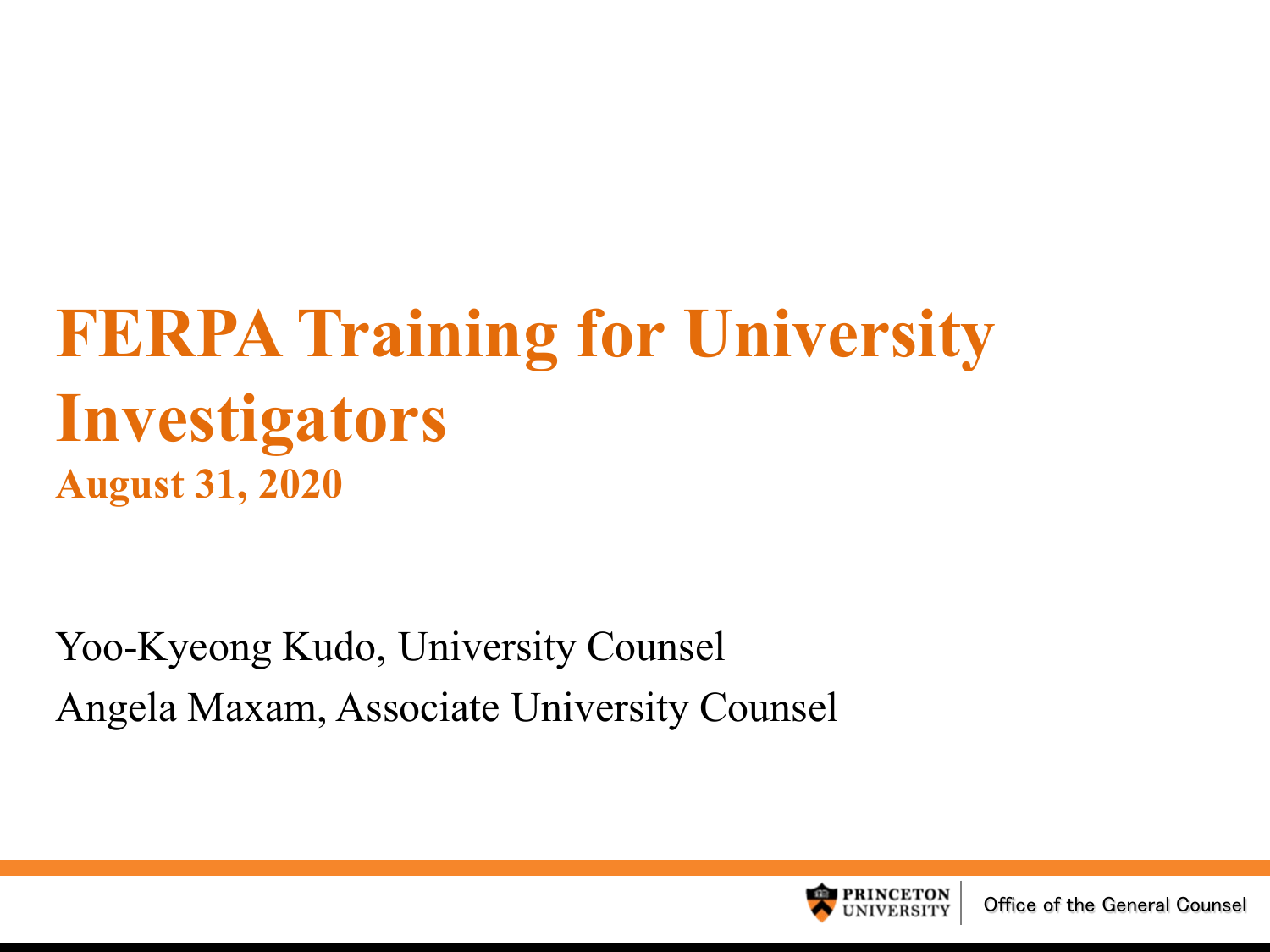## **What is FERPA?**

- The **Family Educational Rights and Privacy Act** is a federal law facilitating students' access to education records and privacy of education records.
- Grants students right to: (1) inspect and review their own "education records," (2) seek amendment of their "education records," and (3) control the disclosure of their "education records."
- The University may not disclose information from a student's "education records" unless it obtains written consent from the student or follows a specific exception from FERPA.

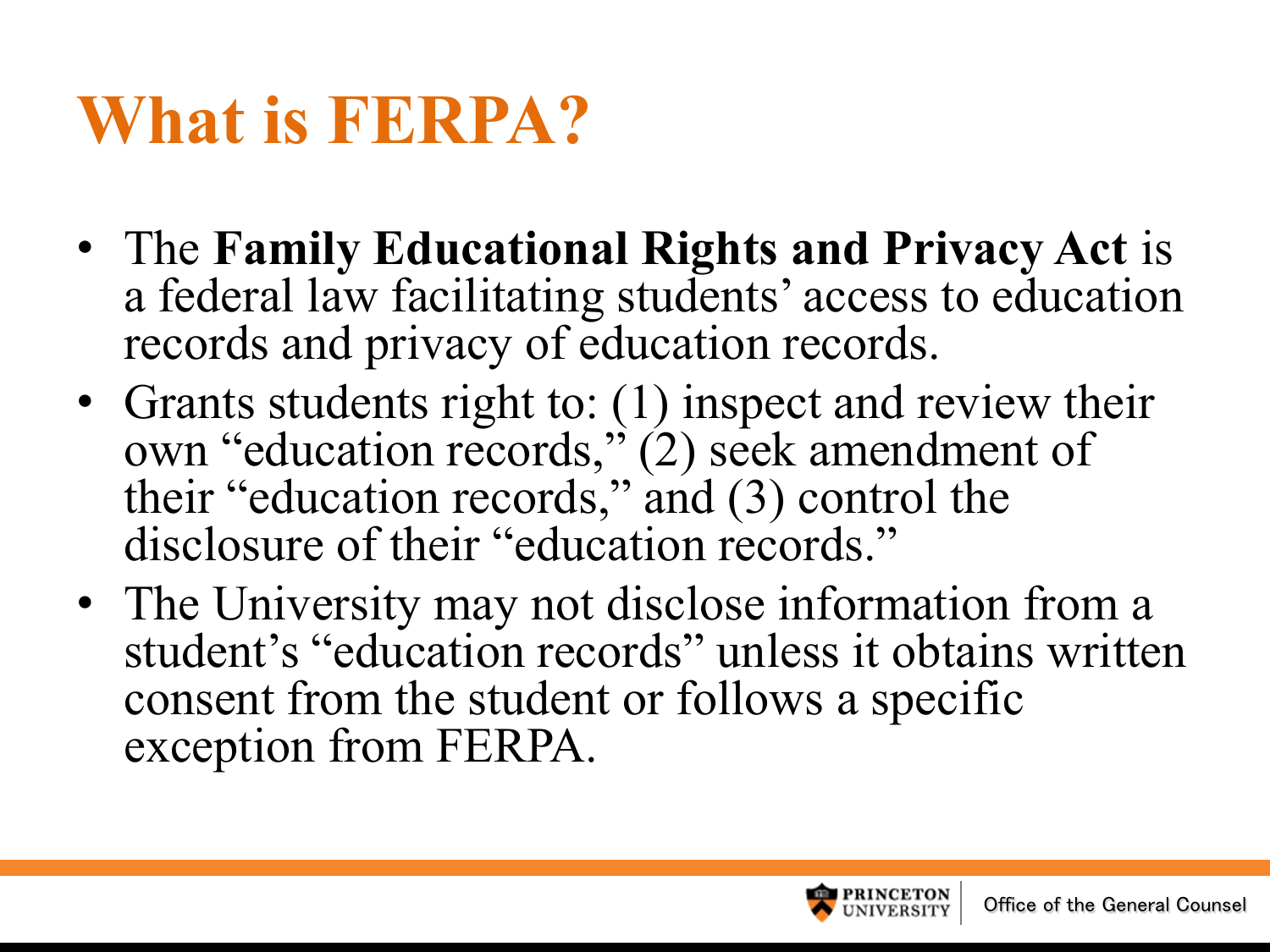## **What are Education Records?**

- "**Education records**" are records directly related to a student and maintained by the University.
- Can include: interview summary, investigation report, DPS report, email correspondence, outcome letter
- Does not include:
	- directory information
	- "sole possession" records
	- employment records
	- law enforcement records

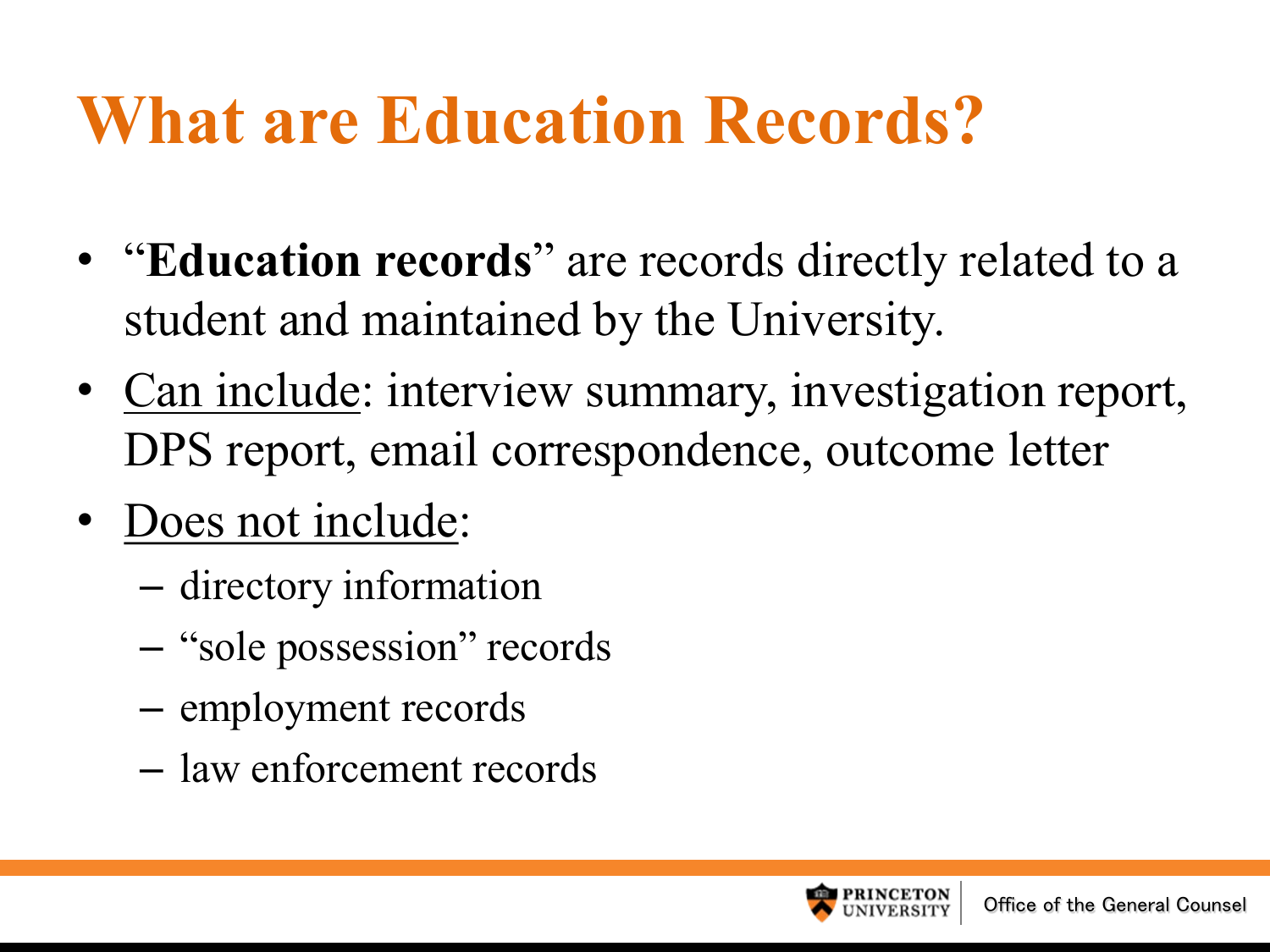# **What is Directory Information?**

- Information that is not typically regarded as private or confidential, known as "Directory Information," may be disclosed without prior consent.
- Includes:
	- Name
	- Address (for compelling reason)
	- Telephone number
	- E-mail address
	- Photograph
	- Dates of attendance
	- Major field of study
	- Participation in activities, organizations, and athletic teams
	- Degrees and awards
	- Academic institution attended immediately prior to Princeton

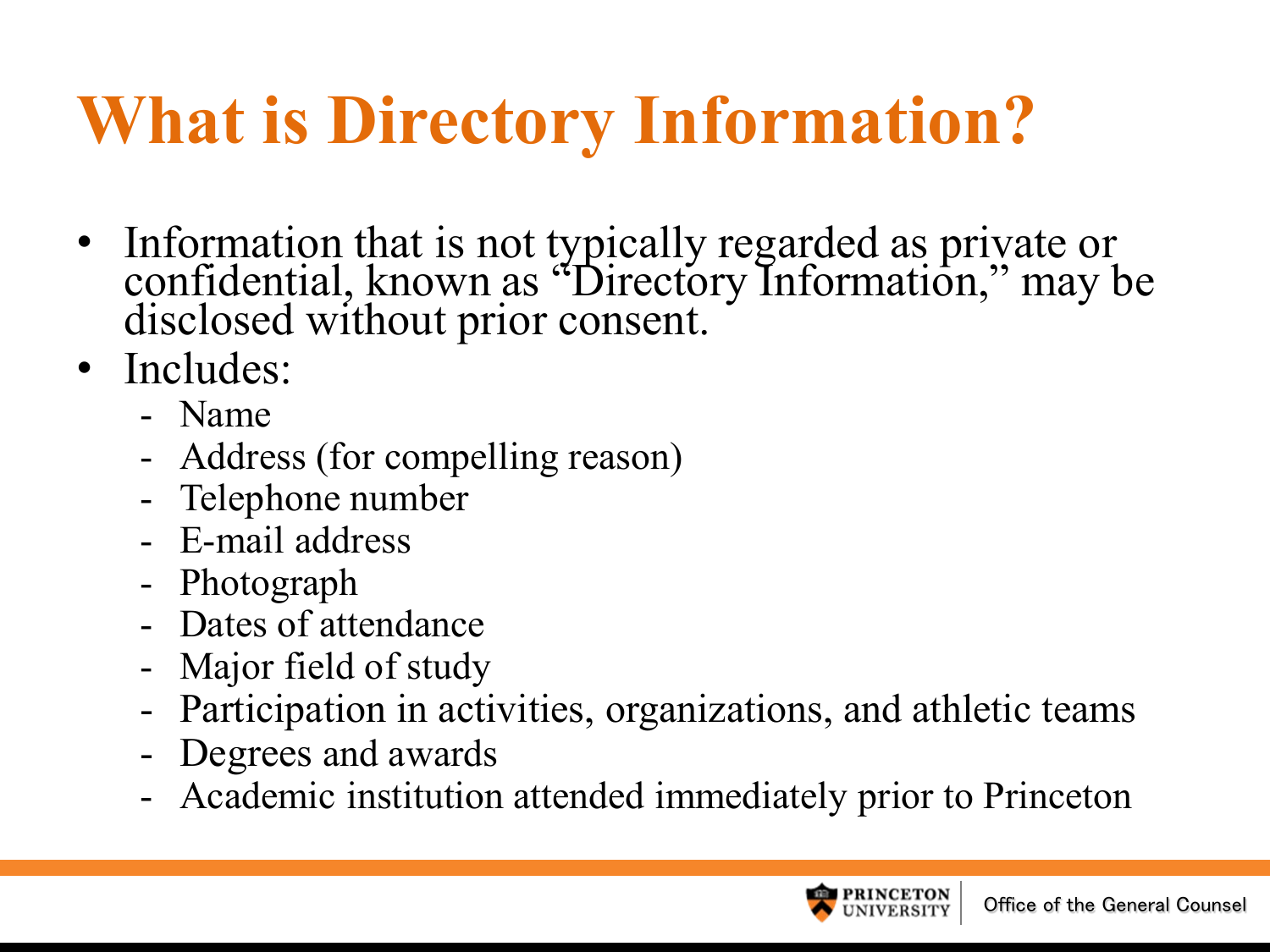## **Disclosure with Student's Consent**

- Consent should indicate the records to be released, identify the purpose of the disclosure, name the party to whom disclosure may be made, and include student's signature and date.
- Consent gives the University the discretion to disclose the relevant education records; the University is not required to so disclose.

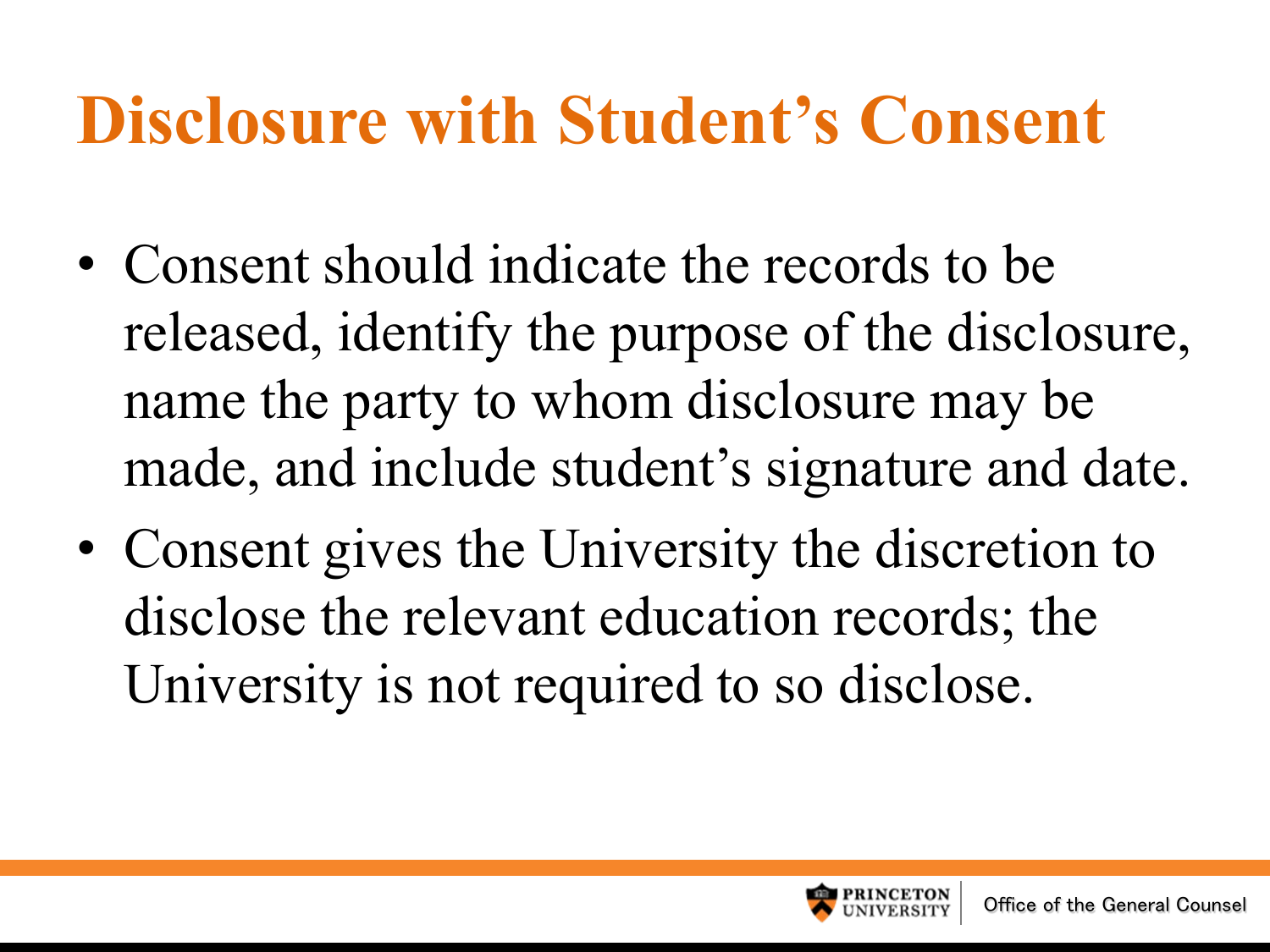#### **Three Exceptions Permitting Disclosure without Student's Consent**

- Disclosure to University official with legitimate educational interest
- Disclosure in connection with disciplinary proceeding (to potentially anyone)
- Disclosure in connection with disciplinary proceeding to victim of alleged perpetrator of a crime of violence or non-forcible sex

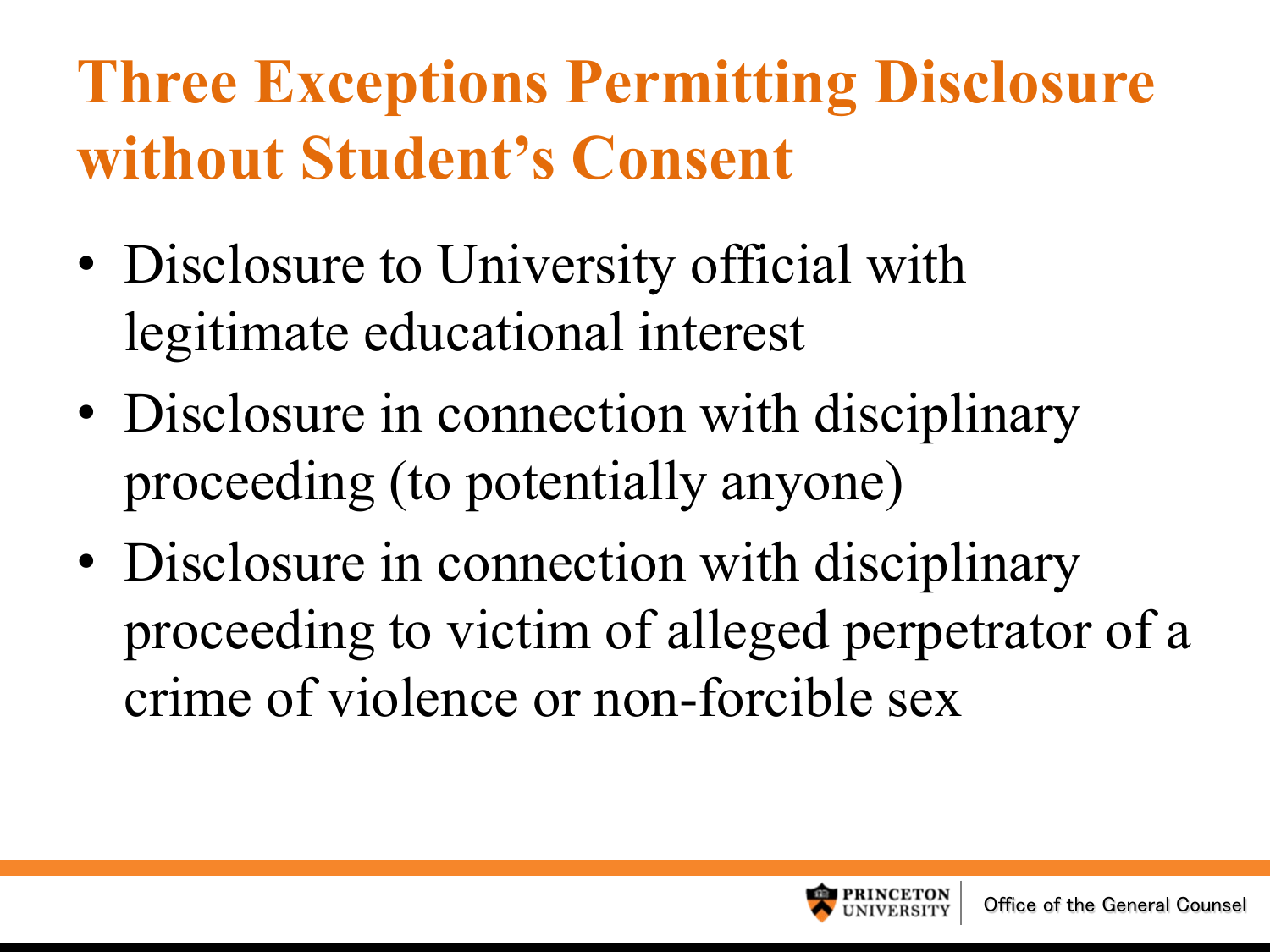## **Disclosure to University Official with Legitimate Educational Interest**

- Who are "University Officials"?
	- University employees in administrative, supervisory, academic, research, or support staff positions
	- Consultants to the University as long as the University has "direct control" over their use of data
	- Members of the Board of Trustees
	- Students serving on an official committee or assisting another University official
- What is a "legitimate educational interest"?
	- A need to review an educational record in order to fulfill a professional responsibility

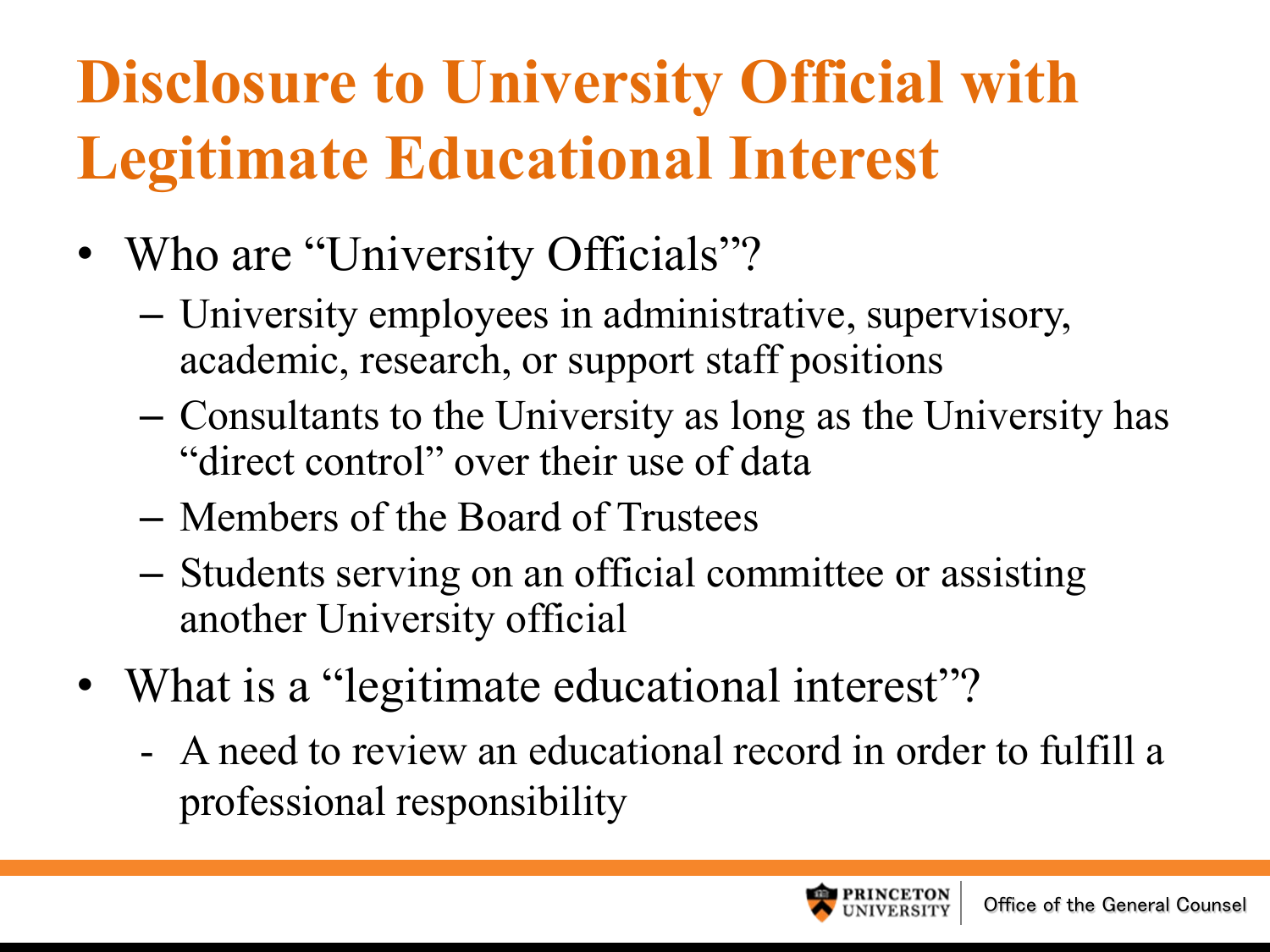#### **Disclosure in Connection with Disciplinary Proceeding (to Potentially Anyone)**

- Allegation of crime of violence or nonforcible sex offense
- Outcome: Student is found in violation of University rules/policies
- Final results only: name of student, violation committed, and any sanction imposed against student